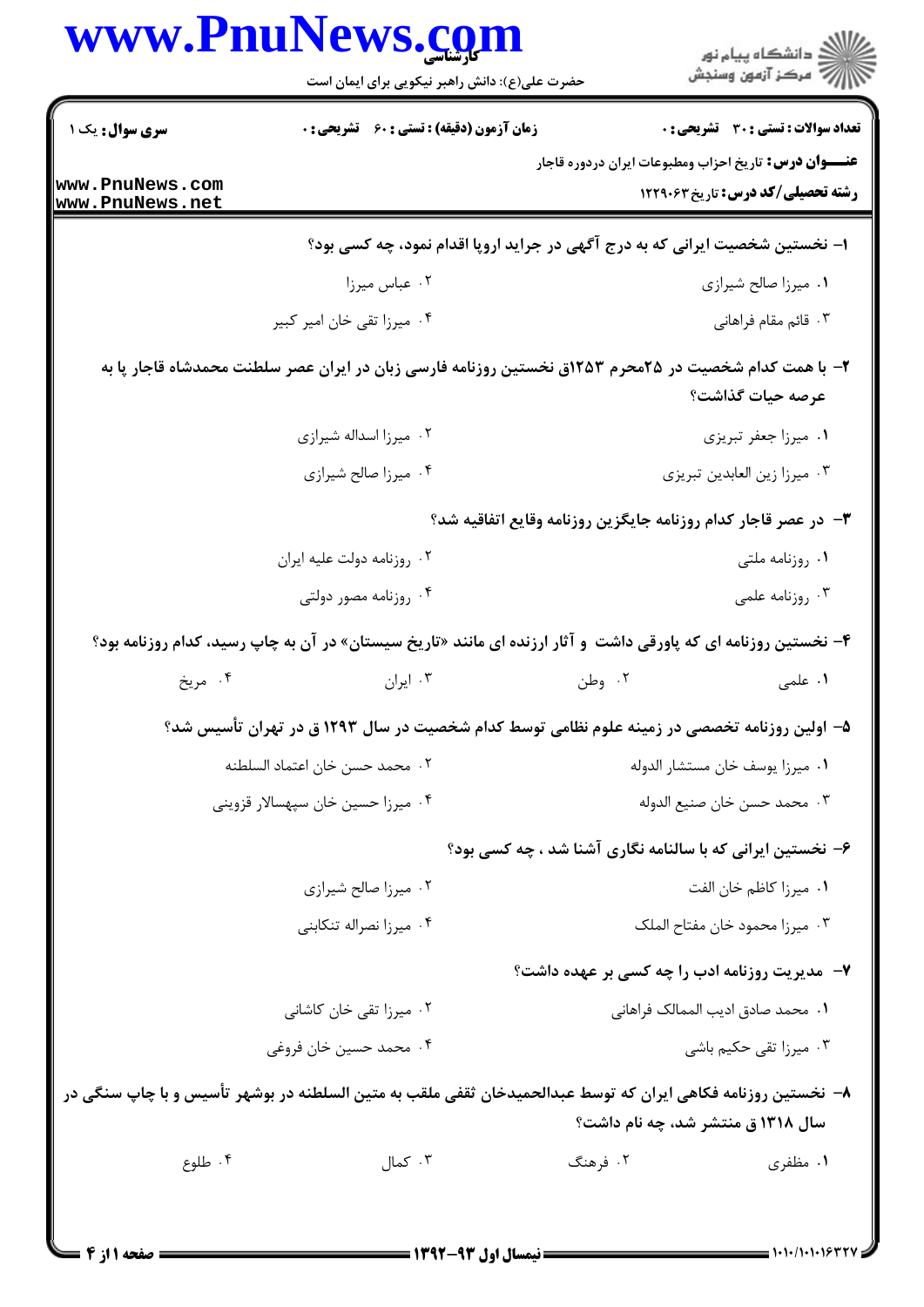|                                    | حضرت علی(ع): دانش راهبر نیکویی برای ایمان است                                                                  |                                                                                | ڪ دانشڪاه پيام نور<br>∕7 مرڪز آزمون وسنڊش                                                                 |
|------------------------------------|----------------------------------------------------------------------------------------------------------------|--------------------------------------------------------------------------------|-----------------------------------------------------------------------------------------------------------|
| <b>سری سوال :</b> ۱ یک             | زمان آزمون (دقیقه) : تستی : ۶۰٪ تشریحی : ۰                                                                     |                                                                                | تعداد سوالات : تستي : 30 ٪ تشريحي : 0                                                                     |
| www.PnuNews.com<br>www.PnuNews.net |                                                                                                                |                                                                                | <b>عنــــوان درس :</b> تاریخ احزاب ومطبوعات ایران دردوره قاجار<br><b>رشته تحصیلی/کد درس:</b> تاریخ3۲۲۹۰۶۳ |
|                                    | ۹- نخستین روزنامه ای که در عهد ناصری به مدت ۲۳ سال در خارج از مرزهای ایران حضوری فعال داشت، کدام روزنامه بود؟  |                                                                                |                                                                                                           |
| ۰۴ حبل المتين                      | ۰۳ حکمت                                                                                                        | ۰۲ اختر                                                                        | ٠١ قانون                                                                                                  |
|                                    |                                                                                                                | ۱۰– موسس و مدیر روزنامه حبل المتین چه کسی بود؟                                 |                                                                                                           |
|                                    | ۰۲ محمد مهدی بیگ تبریزی                                                                                        |                                                                                | ٠١. ميرزا ملكم خان ناظم الدوله                                                                            |
|                                    | ۰۴ مويد الاسلام كاشاني                                                                                         |                                                                                | ۰۳ محمد طاهر تبریزی                                                                                       |
|                                    |                                                                                                                | 11- در دوره ی قاجاریه با تشکیل کدام مجلس ، دوره ی رکود و فترت مطبوعات آغاز شد؟ |                                                                                                           |
| ۰۴ مجلس چهارم                      | ۰۳ مجلس سوم                                                                                                    | ۰۲ مجلس دوم                                                                    | ٠١ مجلس اول                                                                                               |
|                                    |                                                                                                                | ۱۲- نشریه صور اصرافیل توسط چه کسی و در کجا منتشر شد؟                           |                                                                                                           |
|                                    | ٢. مجد الاسلام كرماني - اصفهان                                                                                 |                                                                                | ٠١ ميرزا جهانگير خان شيرازي - تهران                                                                       |
|                                    | ۰۴ محمد مساوات - تبریز                                                                                         |                                                                                | ۰۳ سید حسن کاشانی - رشت                                                                                   |
|                                    | ۱۳– یکی از قدیمی ترین جراید طنز آمیز که به مدیریت میرزا ابراهیم خان معتضد الاطباء در سال ۱۳۲۵ ق در تهران منتشر |                                                                                | گردید ، چه نام داشت؟                                                                                      |
| ۰۴ رهنما                           | ۰۳ نیر اعظم                                                                                                    | ۰۲ تنبیه                                                                       | ٠١. روح القدس                                                                                             |
|                                    | ۱۴– نخستین نشریه زنانه که به صاحب امتیازی دختر یعقوب جدید الاسلام همدانی در سال ۱۳۲۸ق در تهران منتشر شد، چه    |                                                                                | نام داشت؟                                                                                                 |
| ۰۴ شکوفه                           | دانش $\cdot$ ۳ .                                                                                               | ۰۲ نجات                                                                        | ٠١ نامه بانوان                                                                                            |
|                                    |                                                                                                                | ۱۵- کدام مجله به صاحب امتیازی و مدیر مسئولی ملوک اسکندری در تهران تأسیس شد؟    |                                                                                                           |
|                                    | ۰۲ جمعیت نسوان وطن خواه                                                                                        |                                                                                | ٠١ عالم نسوان                                                                                             |
|                                    | ۰۴ جهان زنان                                                                                                   |                                                                                | ۰۳ نامه بانوان                                                                                            |
|                                    | ۱۶– نخستین روزنامه ای که پس از صدور فرمان مشروطیت در اصفهان به مدیریت میر سید علی جناب ، از بازرگانان خوشنام   |                                                                                |                                                                                                           |
|                                    |                                                                                                                |                                                                                | اصفهان منتشر شد، چه نام داشت؟                                                                             |
| ۰۴ الجناب                          | ۰۳ عدالت                                                                                                       | ۰۲ اتحاد                                                                       | ٠١. ابلاغ                                                                                                 |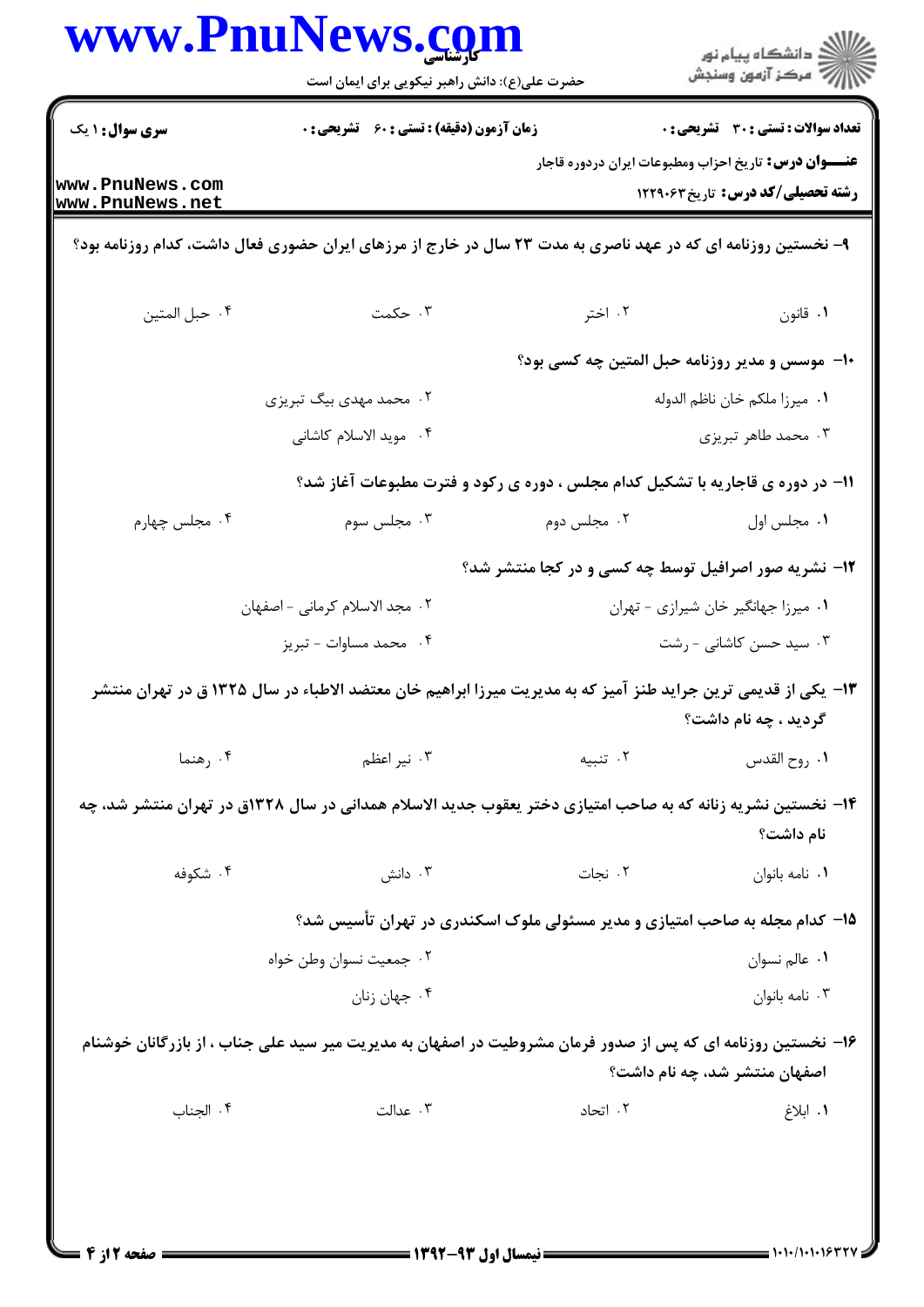|                        | www.PnuNews.com<br>حضرت علی(ع): دانش راهبر نیکویی برای ایمان است                                                          |               | ر<br>دانشڪاه پيام نور)<br>ا                                                                            |
|------------------------|---------------------------------------------------------------------------------------------------------------------------|---------------|--------------------------------------------------------------------------------------------------------|
| <b>سری سوال : ۱ یک</b> | زمان آزمون (دقیقه) : تستی : 60 ٪ تشریحی : 0                                                                               |               | <b>تعداد سوالات : تستی : 30 ٪ تشریحی : 0</b>                                                           |
| www.PnuNews.com        |                                                                                                                           |               | <b>عنـــوان درس:</b> تاريخ احزاب ومطبوعات ايران دردوره قاجار<br><b>رشته تحصیلی/کد درس:</b> تاریخ3,1229 |
| www.PnuNews.net        |                                                                                                                           |               | ۱۷– کدام توضیح درباره روزنامه بشارت صحیح است؟                                                          |
|                        | ۰۱ نخستین روزنامه مشروطه خواهی که پس از انقلاب مشروطه در مشهد منتشر می شد                                                 |               |                                                                                                        |
|                        |                                                                                                                           |               | ۰۲ ارگان رسمی انجمن تبریز بود که مدیریت آن را علی اکبر وکیلی بر عهده داشت                              |
|                        | ۰۳ اولین روزنامه انتقادی مصور با چاپ سربی بود که بعد از انقلاب مشروطه منتشر می شد                                         |               |                                                                                                        |
|                        | ۰۴ در این روزنامه اشعار به ترکی آذربایجانی منتشر می شد و نسبت به اخبار سیاسی بی توجه بود                                  |               |                                                                                                        |
|                        | ۱۸– اولین نشریه ای که بعد از استقرار مشروطیت در رشت به مدیریت شیخ ابوالقاسم افصح ملقب به افصح المتکلمین معروف به          |               | ملاباشی تأسیس شد ، چه نام داشت؟                                                                        |
| ۰۴ خورشید              | ۰۳ خیرالکلام                                                                                                              | ۰۲ مساوات     | ٠١ نسيم شمال                                                                                           |
|                        | ۱۹- کدام هفته نامه از سوی «انجمن مشورت» در سال ۱۳۲۶ ق با چاپ سربی در تبریز منتشر شد؟                                      |               |                                                                                                        |
| ۰۴ شورای ایران         | ۰۳ هدایت                                                                                                                  | ۰۲ اتحاد      | ۰۱ تجدد                                                                                                |
|                        | +۲- کدام روزنامه، طرفدار انقلاب مشروطه و ارگان حزب دموکرات خراسان بود و مدیریت آن را میرزا سید حسین اردبیلی بر            |               | عهده داشت؟                                                                                             |
| ۰۴ وطن                 | ۰۲ خراسان میسی است. ته است و سال ۱۳                                                                                       |               | ۰۱ امید                                                                                                |
|                        | <b>۳۱</b> - روزنامه سیاسی ، اجتماعی ، ادبی ، خبری ، و تاریخی «نوبهار» به صاحب امتیازی و مدیر مسئولی محمد تقی بهار در کدام |               | شهر انتشار يافت؟                                                                                       |
| ۰۴ شیراز               | ۰۳ اصفهان                                                                                                                 | ۰۲ تبریز      | ۰۱ مشهد                                                                                                |
|                        |                                                                                                                           |               | 22- کدام روزنامه به جای روزنامه «فکر» تأسیس شده بود و با مشروطه مخالف بود؟                             |
| ۰۴ شمس                 | ۰۳ توفیق                                                                                                                  | ۰۲ فروردين    | ۰۱ کاوه                                                                                                |
|                        | ۲۳- هفته نامه ای که به مدیریت شیخ محمد خیابانی و ابوالقاسم فیوضات و سر دبیری تقی رفعت از سال ۱۲۹۵ق تا ۱۳۳۵ ق در           |               | تبریز منتشر می شد ، چه نام داشت؟                                                                       |
| ۰۴ اتحاد               | ۰۳ آذربایجان                                                                                                              | ۰۲ تجدد       | ۰۱ انجمن تبریز                                                                                         |
|                        | ۲۴- مجله علمی ادبی که در ذی القعده ۱۳۴۰ق به مدیریت حسین کاظم زاده در برلن انتشار یافت ، چه نام داشت؟                      |               |                                                                                                        |
| ۰۴ پارس                | ۲. ایرانشهر هستن است. تشمس                                                                                                |               | ٠١ فرنگستان                                                                                            |
|                        | ۲۵- انجمنی که در عصر ناصری توسط میرزا ملکم خان ناظم الدوله تأسیس گردید ، چه نام داشت؟                                     |               |                                                                                                        |
| ۰۴ انجمن ملي           | ۰۳ فراموشخانه                                                                                                             | ۰۲ انجمن مخفی | ٠١. انجمن مخفي ثاني                                                                                    |

 $\bar{r}$